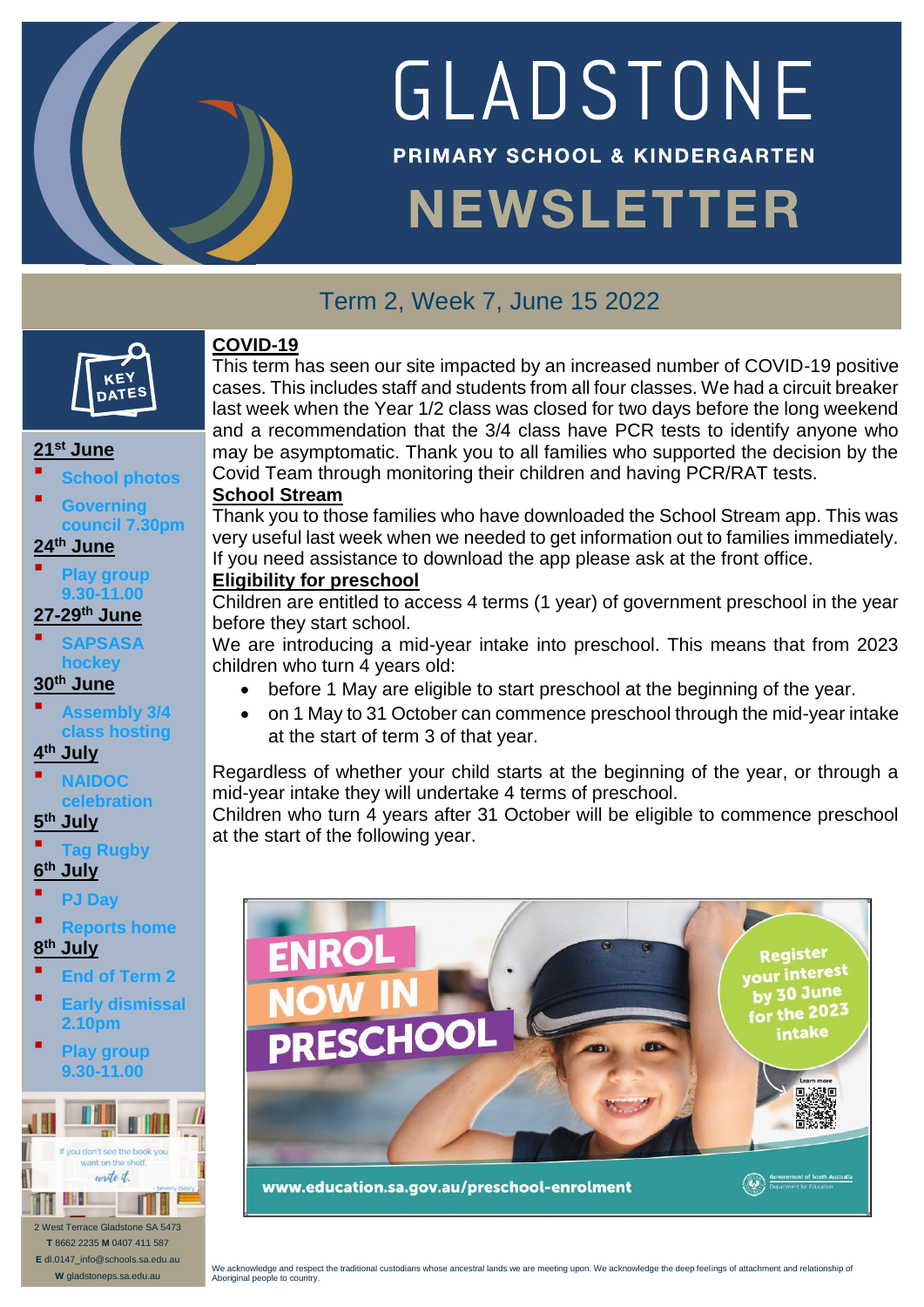## **Starting primary school or reception**

If your child turns 5 before 1 May, they can start primary school (the first year is known as reception) at the beginning of the year.

If your child turns 5 on or after 1 May, they can start the next year.

All children must be enrolled at school by 6 years of age, which is the compulsory school starting age. *Mid-year intake from 2024*

From 2024, we are introducing a mid-year intake into school.

If your child turns 5 years from the 1 May and 31 October 2024, they can commence school at the start of term 3 of that year.

Students enrolled through a mid-year intake will complete 6 terms of reception.

Further information in relation to the mid-year intake to schools will be released by the department during 2023.

If your child is eligible for the mid-year intake in 2024, you may be interested in enrolling in the preschool mid-year intake which is commencing in 2023.

### **School photos**

Time to organise haircuts as school photos are coming up next week on Tuesday 21 June. These are for school age children and family photos. The kindy photos will be taken in term 3.

Jodie Zwar

## **BEGINNER WRITERS**

in the Reception Class



The carrot lives on a farm.

In Bookmaking each week children are authors and have begun writing stories. As we don't write in any published book – children learn that we don't write in their books. This allows them to take pride and ownership as an author. The children have made amazing progress from the beginning of the year.



The house is walking.